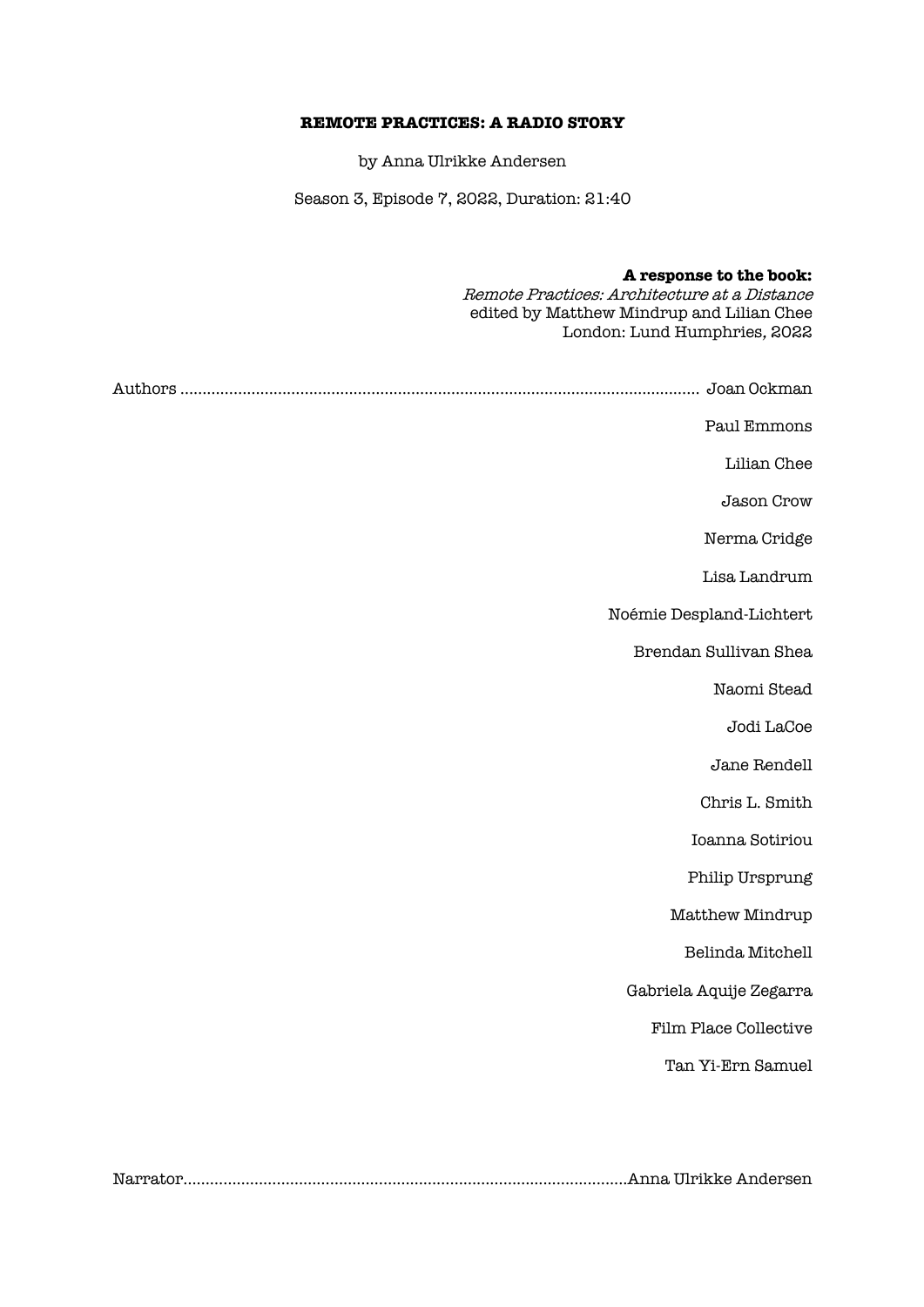## RADIO NOISE TUNING FREQUENCY END OF THEME MUSIC

NARRATOR: In the house where I grew up, there was a secret room in the attic. To access this room, you had to press on the brown, wooden panels on the wall to open a secret door. There was no handle, and the attic was dark. The secret door was not visible to the eye, so you had to let your fingertips lead you and gently push at exactly the right spot.

#### GENTLE SQUEAKING OF WOODEN DOOR

I found the secret room fascinating, and my mum told us stories about why it was built and how the room was used. During the Nazi occupation of Norway during World War II, the room housed an illegal radio, where the residents could listen to broadcasts from the UK and abroad. The secret room was a space for resistance, where news and ideas from the allied forces, critical of the Nazi oppressors and their propaganda, would reach Norwegian residents.

#### GENTLE THEME MUSIC

When radio technology first became widespread, its inventors offered comprehensive manuals, such as Practical Wireless Telegraphy: A Complete Text Book for Students of Radio Communication (1918) by Elmer Eustice Bucher, which made the technology as widely available as possible. Radio technology is based on the premise that sound waves are captured by a transmitter. The transmitter transmits the signals as radio waves, which can be sent to a remote receiver over a specific frequency. As more and more people learned how to transmit and receive radio waves, the air soon became filled with messages, sent across land and sea. Eventually, it became a problem, and amateurs' signals sometimes blocked out the more important ones: such as when amateur interference complicated president Theodore Roosevelt's visit to a naval fleet off Cape Cod in 1906.1

#### HELICOPTER FLYING RADIO INTERFERENCE WHITE NOISE FADING

Soon radio space became controlled, and only certain messages could be transmitted. Controlling radio space meant that planes could land safely, the police could communicate, and the public could enjoy their broadcasts from the comfort of their homes. Messages could travel though space, over borders and through walls, bringing that which is remote into a private space of listening. I have elsewhere argued that radio technology could be a critical tool, because of the way that its technology offers the potential of sending messages across spaces, creating proximity where there otherwise would have been distance.<sup>2</sup>

The editors of the book Remote Practices: Architecture at a Distance (2022), Matthew Mindrup and Lilian Chee ask how remoteness itself could be a critical tool while considering remoteness in architecture historically, from new and unexpected angles. In 2021, a series of scholars came together, presented their work, and discussed related questions online at the Remote Practice: Architecture in Proximity conference, which took place on the 8th and 9th of October. The book publishes the papers that were presented at that conference but it also allows space for the editors' reflections. Here, the many ideas and practices presented are considered to form several strands. Having been invited by Site-Reading Writing Quarterly to respond to this work, I pick up on some of these strands – the history and critical potential of remoteness in architecture – following the format of a radio script.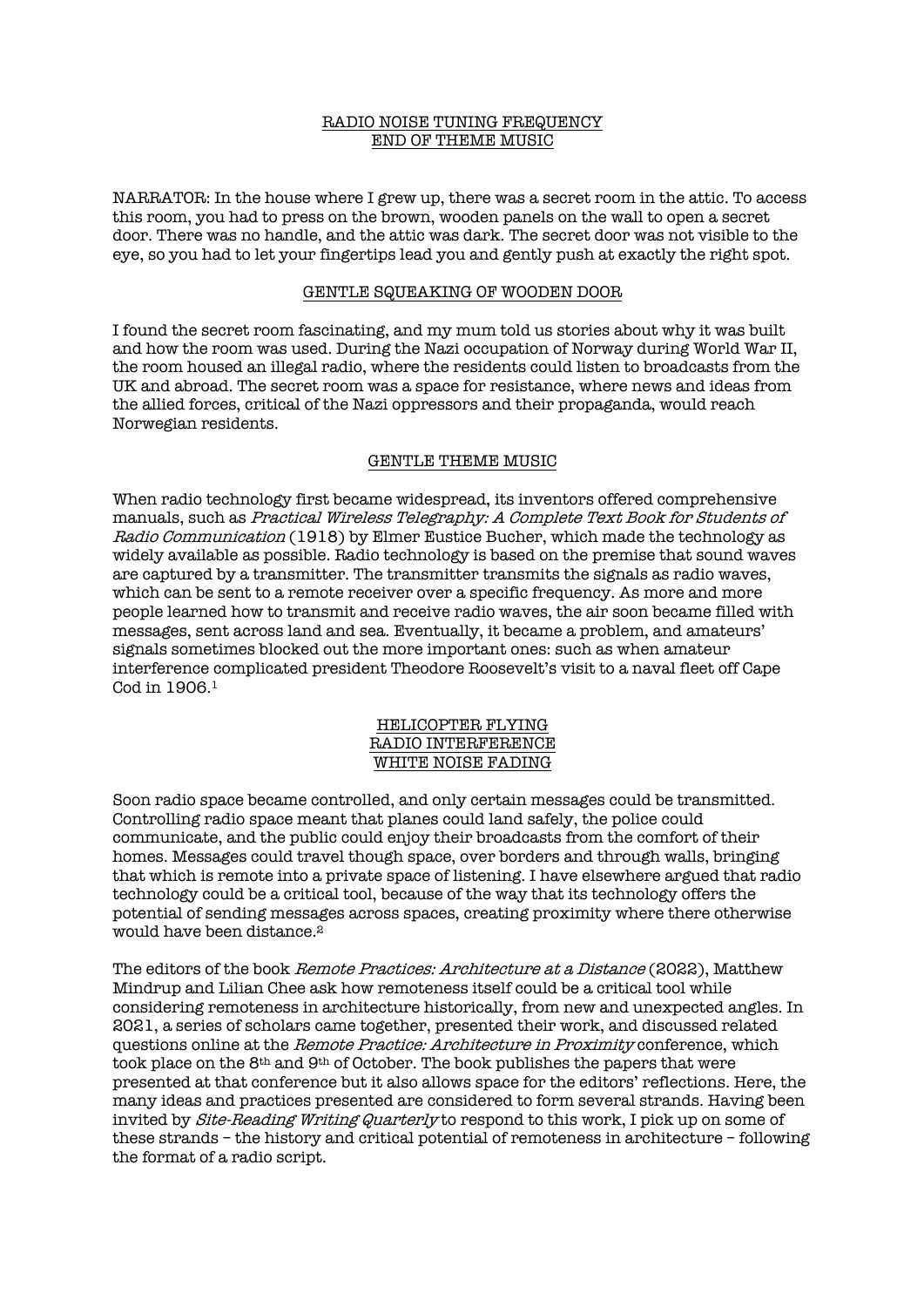#### RADIO NOISE FROM TUNING THE FREQUENCY AIRPORT AMBIENCE

## RADIO NOISE FROM TUNING THE FREQUENCY BUSY TRAIN STATION

# RADIO NOISE FROM TUNING THE FREQUENCY SEA AMBIENCE

## RADIO NOISE FROM TUNING THE FREQUENCY GENTLE VERSION OF THEME MUSIC

Although written, presented, and published in a time marked by the COVID-19 pandemic, where lockdowns and travel measures made movement and physical encounters dangerous, or at best difficult, several authors consider remoteness in architectural culture historically. Paul Emmons, for one, draws attention to how architects moved away from working on the building sites in the fifteenth century, a shift that coincided with the increased availability of paper. Architects could draw their designs on paper and did not have to be present in the same way as before.

# LARGE SHEETS OF PAPER BEING HANDLED

'Only by being removed from the limiting view of the immediate site can one see the larger territory that encompasses the site. Remote practice makes the question of location more present,'3 Emmons writes, underscoring the many benefits of remoteness in architecture. This emphasis is shared by Lisa Landrum, who outlines how architect Alberti embraced distance in the architectural design process. For him, being distant, including correspondence, reading and reflection, inviting both creativity and criticality.4 Remoteness also affected the work of architect Frank Lloyd Wright, and is particularly evident in his designs in Japan, or we could also consider the way that the modernist architects comprising CIAM communicated their manifestos and ideas through grilles: images and texts combined in a graphic design format, disseminated with ease securing the widespread impact of this international group.5

To architects such as Wright, the notion of region was not fixed and static, but instead 'it exist[ed] in a continual state of becoming that evolves through design study'.6 For Emmons, remoteness is 'one's connectedness to things rather than their physical proximity. Things that are nearby can be extremely remote,'7 he argues. Understanding remoteness, thus, could help tackle the gap that might exist between groups, and aid us in understanding the various relationships that are formed between people, or between people and buildings.

# BUSY CITY BUSY TRAIN STATION

'I'm at the newsstand at Penn Station in New York, randomly browsing through the shelter magazines,'8 Architectural historian Joan Ockman writes in her chapter. Here, she is drawn to an architectural project designed with sustainability in mind where, 'both the designer and owners are proud of the effort they are making to save the planet.'9 The essay travels, through contaminated wastewater in China, and back again to the US and to a photograph of the then US president Obama visiting the production facilities of solar panels, an extremely popular technology, but one that is also difficult to recycle, eventually bringing forth a discussion of problems caused by capitalism in our globalised society. 'Global capitalism systematically obscured the environmental degradation and heavy lifting that continue to go on *somewhere*. Out of sight is out of mind,'<sup>10</sup> she argues.

To Ockman, remote practices are worthy of critique.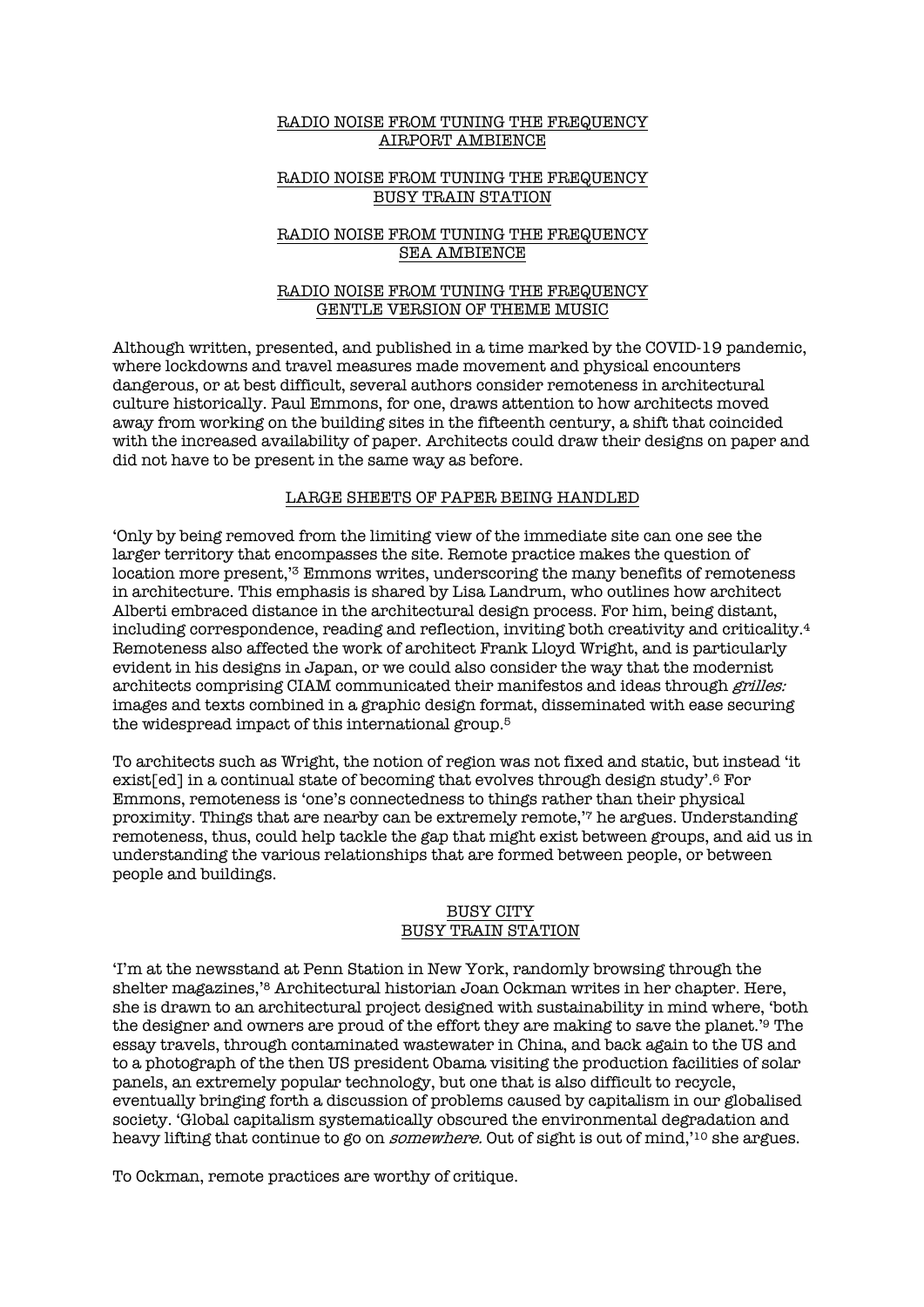In the practice of writing, however, language can connect spaces that would otherwise be remote. Ockman uses her own experience of taking the train as a framework for her chapter, and invites the reader along on a series of journeys that ventures far beyond her physical body at the newsstand, or via the window of her carriage. Photographs in a book, texts she reads, or ideas that she was introduced to in the past, are included to offer connections and associations. In her chapter, Ockman's personal perspective becomes a narrative structure that opens up a critique of global capitalism.

Several other authors also ask how architectural practices are situated, and the makers themselves are prompted to reflect on their own positions in relation to their work and in relation to others. The Film Place Collective highlights how 'connectivity is possible under the conditions of "remoteness,"'11 using filmmaking to tackle themes related to marginalised perspectives and possibilities for rewriting history; while Gabriela Aquije Zegarra explores a series of zoom conversations where eating and cooking take place, to consider the practice of eating as a site for critical engagement;12 and Jane Rendell explores the spatial potential of texts, 'to explore the transitional possibilities that writing offers for "living with."'13 In these examples, the way the text itself is constructed matters, as we move from one architecture to another, offering the reader an opportunity to reflect on their own position.

# COLD WINDS IN INDUSTRIAL LANDSCAPE JET ENGINE TAKING OFF ENGINE SLOWLY DISAPPEARING SILENT INTERIOR SPACE STATION

The book takes its reader through a variety of sites, landscapes, and spaces. Through various global leaps and perspectives, Nerma Cridge brings the reader into an extreme interiority, defined as interiors made in spaces that are extremely inhospitable, such as the polar landscapes of outer space. In these interiors, the 'relationship between actual distance and a sense of connection'14 becomes evident. The harsh conditions of such locations, force the architects to think anew, something which can benefit us all. In hard climates, humans must spend most of their time inside, a condition which most of us experienced during the COVID-19 lockdowns. 'Many now realise how important the immediate interior spaces are and how significant the connection to nature is through even the smallest window,'15 she writes.

# FOOTSTEPS ON WOODEN STAIRCASE SQUEEKING WOODEN DOOR GENTLE VERSION OF THEME MUSIC

There are no windows in the small, secret room in the attic of my childhood home. In the time of crisis, the residents hunched down, sitting on the floor of the confined space, to listen. Out of sight, and between the walls, remote voices would offer alternative information to that which was being presented by the government during the Nazioccupation. In Norway, the COVID-19 pandemic has been described as the worst and most dramatic national crisis since World War II.16 This crisis in not over. But just as numbers started falling after a rough winter in 2022, Europe faced another shock: the invasion of Ukraine by Russia on 24 February 2022. Again, there is war in Europe, and again people must hide in confined spaces during air raids and fighting. The UN condemns the Russian tactics. And the information shared within Russia? War crimes are denied, being explained as fake news. Within this climate, what kinds of message are transmitted as resistance? Where does remote listening take place in this conflict?

Being asked to respond to the book Remote Practices and reading through its varied chapters, all tackling the way we might think differently about remoteness and architecture, also I started to consider the conditions and format of my own writing.